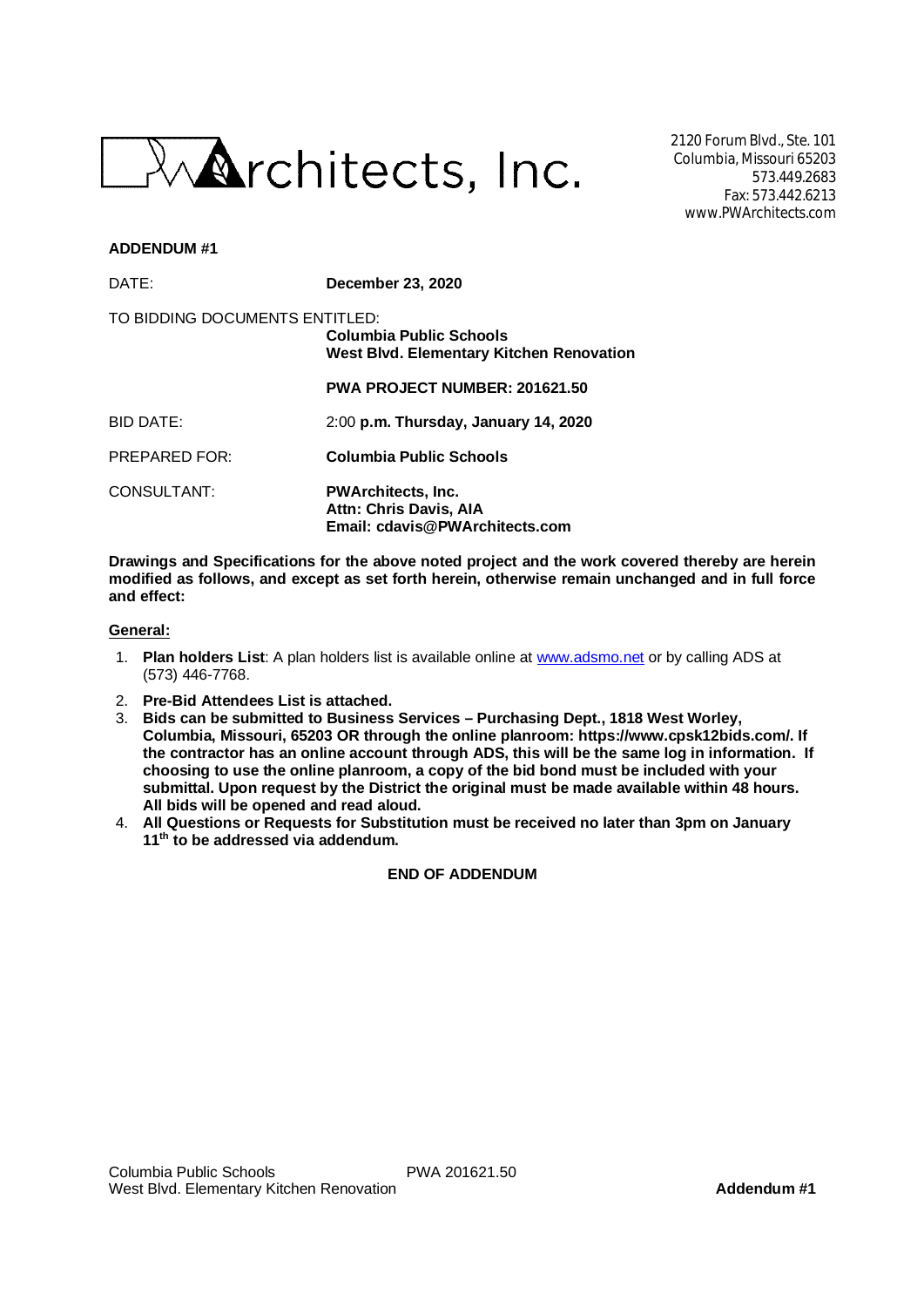### **COLUMBIA PUBLIC SCHOOLS**

### PRE-BID MEETING ATTENDANCE SHEET FOR

| 34<br><b>RFP No.:</b><br>∝                                                               |                | 2/22<br>Date:         | sac<br>10:00 am<br>Time: |  |  |  |  |
|------------------------------------------------------------------------------------------|----------------|-----------------------|--------------------------|--|--|--|--|
| Bhd<br>Elementery Kytchen completed By:<br>RFP Name: WST                                 |                | LSU<br>2010           |                          |  |  |  |  |
| *Due to COVID-19, attendee information has been written in by the Purchasing Department. |                |                       |                          |  |  |  |  |
| <b>NAME</b>                                                                              | <b>COMPANY</b> | <b>PHONE</b>          | <b>EMAIL</b>             |  |  |  |  |
|                                                                                          |                |                       |                          |  |  |  |  |
|                                                                                          |                |                       |                          |  |  |  |  |
| MOR                                                                                      | ROST           | 635-0211              | estimaturgía<br>Iders    |  |  |  |  |
|                                                                                          | Glove Con      |                       | ike. tong@glovecon.com   |  |  |  |  |
|                                                                                          | PCE            | 44211                 | Bdennison@pce-mo.com     |  |  |  |  |
|                                                                                          | H Bloire       | 5738933033            | mike @gbhbuilders.com    |  |  |  |  |
|                                                                                          | ISURELIATRIA   |                       | CLOdge @Kaisek contral   |  |  |  |  |
|                                                                                          | Bax Plunbing   | $573 - 821 -$<br>5300 | Ter @baxplumbing, comp   |  |  |  |  |
|                                                                                          |                | 513-418-123           | gatten. witsin@          |  |  |  |  |
|                                                                                          | erlove         |                       |                          |  |  |  |  |
|                                                                                          |                |                       | note. lutza              |  |  |  |  |